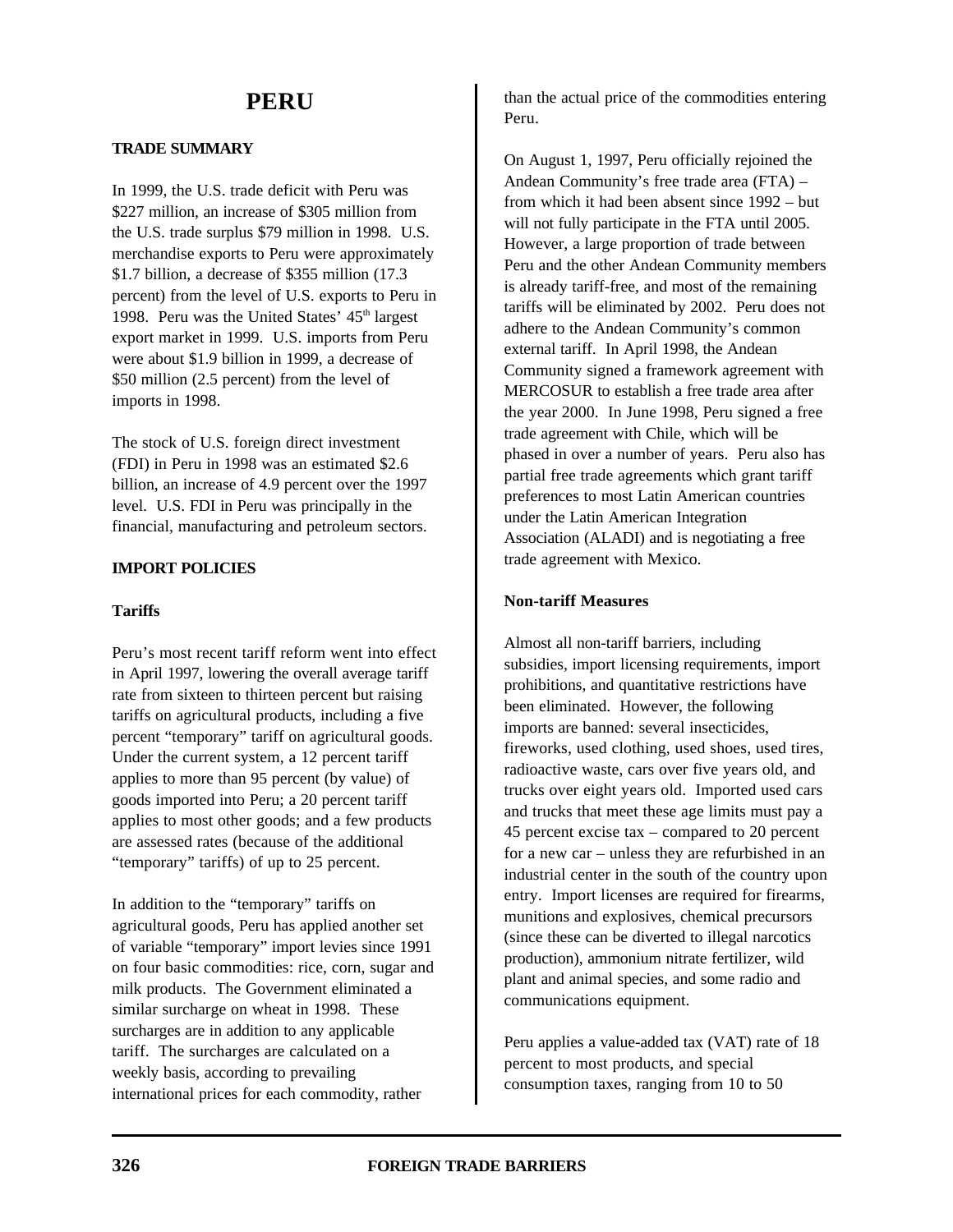percent, to certain items. Peru's methodology of applying a "consolidated rate" to assess special consumption and sales taxes on imported goods is burdensome, since the taxes are applied consecutively.

Most import shipments above \$5,000 must be pre-inspected by contracted supervising firms to check for possible under-invoicing. The importer pays the cost of these inspections, which reach as much as one percent of the value of the goods. Some U.S. exporters have complained of excessive delays caused by the pre-inspection system, although the problem has recently improved.

#### **GOVERNMENT PROCUREMENT**

A new government procurement law was passed in August 1997, and the implementing regulations were published in September 1998. The law created an independent board to oversee government purchases and contracts and authorized special committees to be responsible for new purchases and contracts. Under the new law, public entities must prepare an annual purchasing plan in order to promote transparency in the process. There is no limitation on foreign participation in any government solicitations. Peru is not a signatory to the WTO Agreement on Government Procurement.

## **EXPORT SUBSIDIES**

Peru does not provide any direct payment upon export. Exporters can, however, receive rebates of a portion of the tariffs and value-added taxes paid on their inputs. In June 1995, the Government approved a simplified drawback scheme, which allows small exporters to claim a flat five percent rebate, subject to certain restrictions.

# **INTELLECTUAL PROPERTY RIGHTS PROTECTION**

Peru does not yet provide adequate and effective protection of intellectual property rights (IPR), but has taken steps over the past few years to strengthen its enforcement against infringement of intellectual property. Peru passed two laws in April 1996 which improved the country's intellectual property regime and brought national laws into conformity with Andean Community decisions on intellectual and industrial property; and, in June 1997, the government issued an executive decree improving several aspects of its industrial property law. Although Peru and its Andean Community partners were due to bring their common IPR policies, namely the Andean Decision on Intellectual and Industrial Property, into conformity with the WTO Agreement on Trade Related Aspects of Intellectual Property Rights (TRIPS) by January 1, 2000, delays in negotiations have prevented them from finalizing the revision of these Decisions.

Although piracy continues to be a serious problem in Peru, two important indexes – those for video and software piracy – dropped significantly since 1995. Conversely, piracy of sound recordings has increased slightly, from 83 percent to 85 percent, during the same period. In April 1999, the U.S. Trade Representative elevated Peru to the "Special 301" Priority Watch List due primarily to concerns about the functioning of Peru's Appellate Tribunal of the National Institute for the Defense of Competition and the Protection of Intellectual Property (INDECOPI) and continuing enforcement problems.

## **Patents and Trademarks**

Peru's April 1996 industrial property decree provides an effective term of protection for patents, prohibits devices that decode encrypted satellite signals, and contains other improvements, such as increasing the term of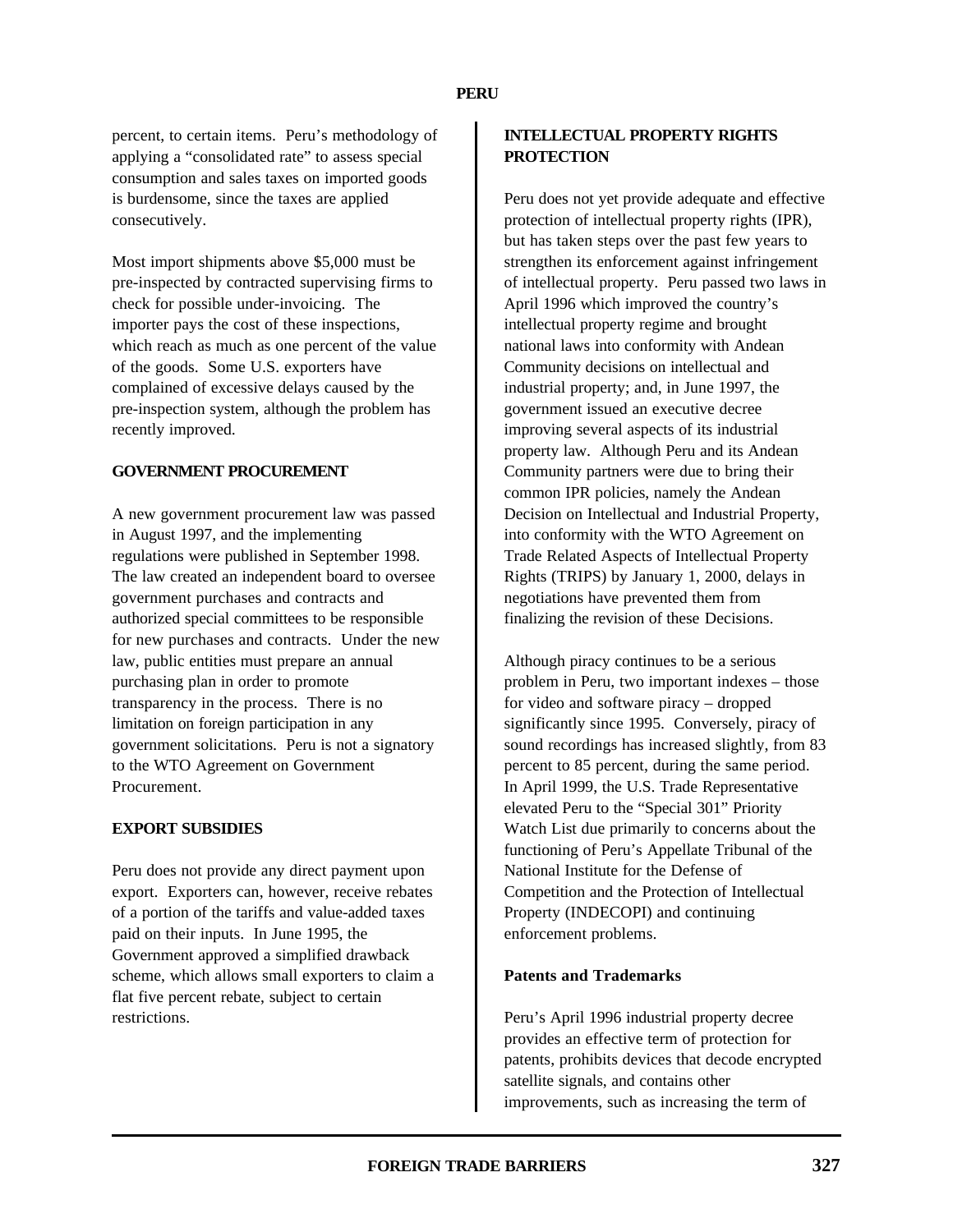protection for industrial designs. In June 1997, based on an agreement reached with the U.S. Government, the Government of Peru published an executive decree resolving several inconsistencies in the patent area between its 1996 industrial property law and TRIPS. The Government has also introduced legislation confirming its decree. Peruvian law does not provide for transitional ("pipeline") protection for pharmaceutical product patents. Trademark violations are also widespread.

## **Copyrights**

Peru's 1996 copyright decree is generally consistent with TRIPS; however, it also contains provisions covering reciprocity, which appear to violate the MFN provision of TRIPS. Textbooks, books on technical subjects, audio cassettes, motion picture videos, and software are widely pirated.

Losses to U.S. copyright owners and pharmaceutical companies in Peru are extensive, despite improvement in IPR protection under the new laws and improvements in enforcement. U.S. companies have become more active in defending their interests in Peru by retaining local representation, conducting anti-piracy campaigns and investigations, and filing complaints with INDECOPI and the courts. U.S. industry has collaborated actively with the U.S. Embassy in sponsoring conferences and in meeting with the Peruvian Government to raise awareness of the negative economic impact of lax IPR enforcement.

#### **SERVICES BARRIERS**

#### **Basic Telecommunications Services**

In the WTO negotiations on basic telecommunications services, concluded in March 1997, Peru made commitments on all basic telecommunications services, with full market access and national treatment to be provided as of June 1999. Advancing that

timetable by almost a year, Peru opened its telecommunications sector as of August 1, 1998. Peru is in the process of developing a competitive telecommunications market. However, concerns remain with the implementation of Peru's WTO commitments. For instance, BellSouth filed a complaint under Section 1377 of the 1988 Telecommunications Trade Act, alleging that Peru has failed to ensure that its major suppliers offers interconnection at cost-oriented rates, as required by the WTO Reference Paper on pro-competitive regulatory commitments. The U.S. Government is monitoring this situation very closely and expects that Peru will abide by its WTO obligations.

# **Financial Services**

In the WTO negotiations on financial services, concluded in December 1997, Peru made broad-based market access commitments in financial services – in banking, securities, insurance and other financial services. Peru allows 100 percent foreign ownership in subsidiaries and branches in the sector and guarantees national treatment. Peru does maintain a reservation for cross border provision of financial services, not applying to cross-border provision of financial data.

## **INVESTMENT BARRIERS**

Peru has greatly liberalized its investment regime since 1990. National treatment for foreign investors is guaranteed in the 1993 constitution. Foreign investment does not require prior approval, except in banking and defense-related industries. "Juridical stability agreements" are available to foreign investors whereby the Government of Peru guarantees tax, foreign exchange and regulatory stability for a period of 10 years.

Investors in the mining and petroleum sectors are also entitled to several tax benefits. There